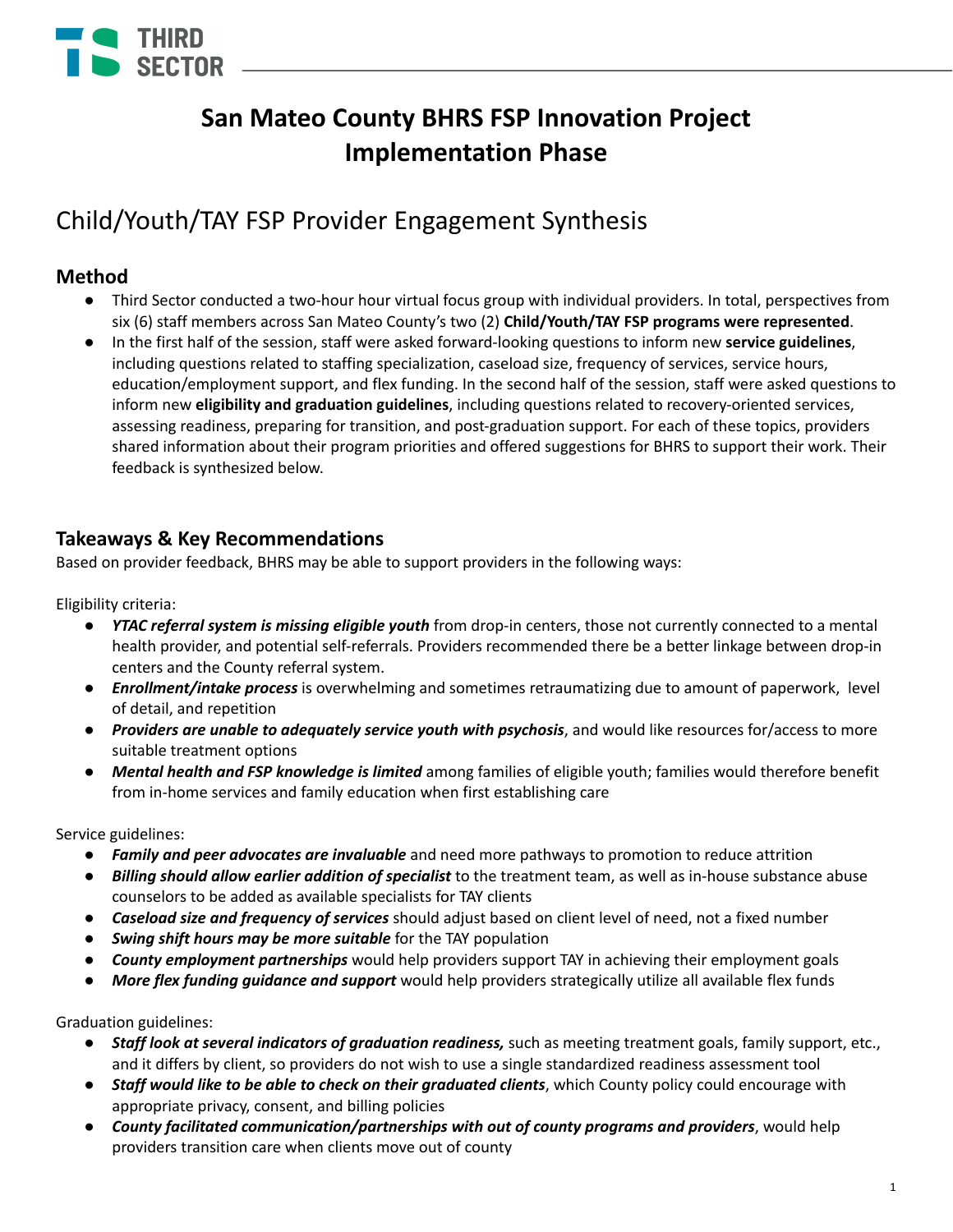

## **Detail**

# **Eligibility Criteria Detail (+) Assets** + TAY FSP is great option for youth aging out of foster care + Drop-in centers are open to the community and are a great way to provide knowledge about mental health in a nontraditional setting **(Δ) Opportunities** Δ Referrals, outreach, and engagement all down because of COVID Δ AB1299 fixed policy issues for out of county foster care placements, but now Fred Finch is not utilized and hard for those staff to find eligible youth ○ "I assume there must be youth who are living out of county who are in foster care. But maybe because it's a small program, it's hard for referral partners to keep it top of mind. We used to have lots of staff *meetings with child welfare workers, but when they left, knowledge about the program was gone too." -FSP Program Director*  $\Delta$  Child/Youth/TAY with psychosis technically eligible but treatment current providers can provide is very limited *○ "There are options for early intervention and youth psychosis, but nothing available for TAY population" -TAY, Case Manager* Δ Enrollment process is overwhelming and sometimes triggering, especially for clients from historically marginalized populations  $\circ$  "If they make it through that then the process of engagement goes well, but would be good to have a way to smooth the process out and make it less triggering for clients who have had to go through similar *processes which have been traumatizing" -TAY, Enrichment Services Specialist*  $\Delta$  Lack of community education and awareness of mental health in general and FSP services among eligible populations, but resources and capacity currently limit the ability to provide in-home services and family education when first establishing care "I have youth that would qualify for FSP, but they have never heard of "mental health"...don't understand *what the services mean...don't want their child to talk about their trauma" -TAY, Therapist* Δ Many eligible youth are not being referred because they are not currently connected to a provider and therefore don't have access to the YTAC referral process / committee; no one knows the referral phone number or option for self-referral Δ Currently, staff and peer partners at drop-in centers do not have enough access/agency to make referrals for youth as needed; there is not enough direct linkage between the drop-in centers and County referral system **Service Guidelines Detail Specialization**

### **(+) Assets**

- + Nurse practitioner, because they are able to follow youth, i.e. at-home, in-school, etc.
- + Peer and family advocates are critical for their lived experience and could use even more of them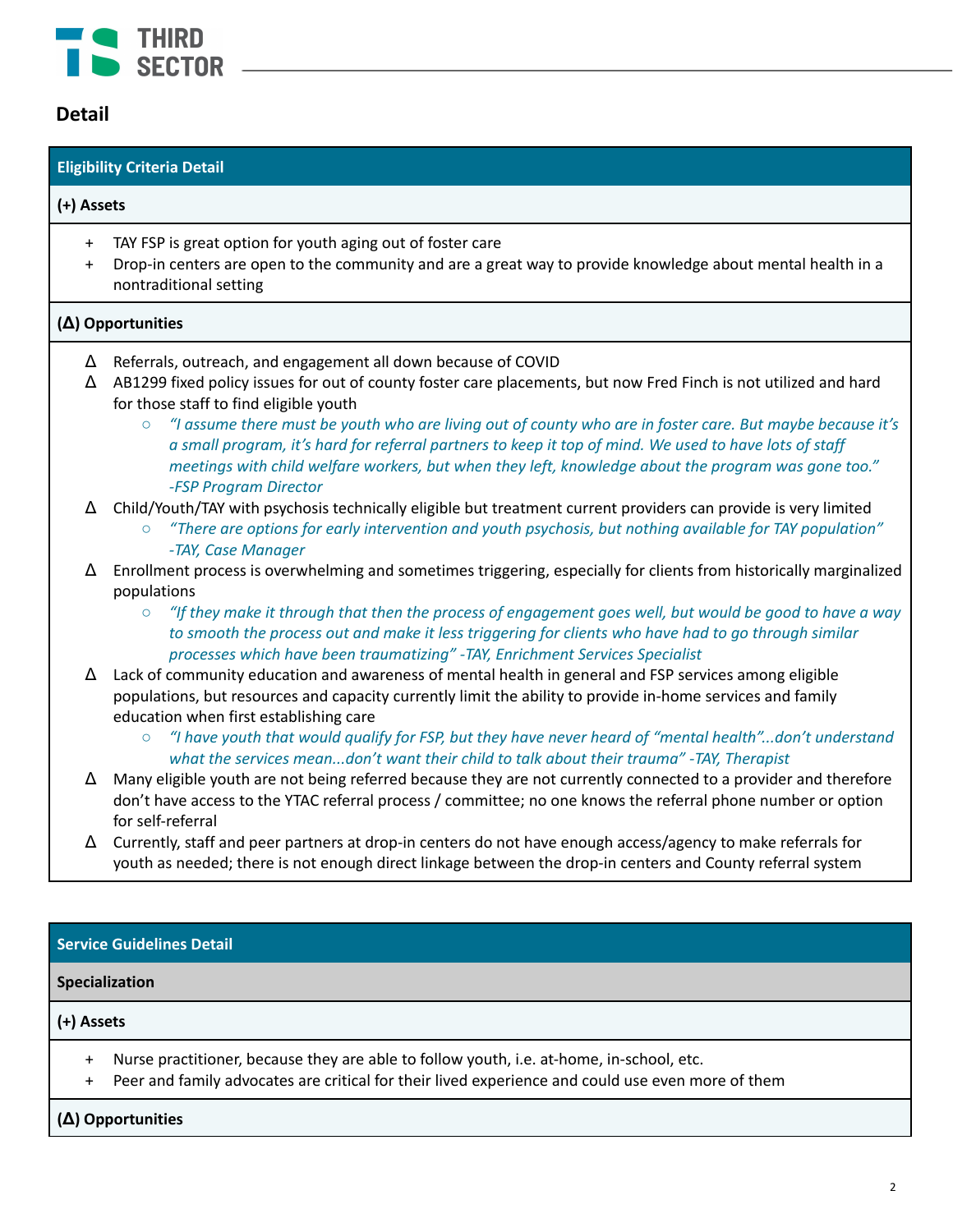

- Δ High turnover among peer and family advocates//support specialists due to:
	- No career ladder/opportunity for advancement/pathway to promotion
	- Large amounts of required paperwork
	- High caseloads
- $\Delta$  Specialists are not always able to join the treatment team early enough in the treatment plan process due to billing restrictions
- Δ Most TAY clients would benefit from substance abuse counseling, but currently have to refer out for that specialist
	- $\circ$  "Sometimes there are resources to direct them to, but it would be better for it to be in house for direct *collaboration and support of the youth. Co-occurring MH and SUD can get really tricky so in house positions on both sides would be great" -TAY FSP, Behavioral Support Specialist*

#### **Caseload Size**

### **(Δ) Opportunities**

Δ Should be based on client level of need and level of connectedness (to FSP program and other providers/services), not a fixed number

### **Frequency of Services**

### **(+) Assets**

- + Similar to caseload size, number and type of touchpoints per week should be client specific
	- o "It's a TAY dance on level of engagement; clients are set in what they see they need and then other times *they are open to learning about themselves and open to being more engaged" - TAY FSP, Behavioral Support Specialist*
- Ability to keep cases open during period of no engagement
	- $\circ$  "Ability of program to go into community and look for people [i.e. in jail and/or in-patient] and ability to *stick with people even during long periods of "going dark" is really important" - TAY FAP, Enrichment Services Specialist*

### **Service Hours**

#### **(+) Assets**

+ All programs are able to provide 24/7 services by utilizing on-call crisis teams outside of normal business hours

### **(Δ) Opportunities**

Δ Should have flexibility to provide more TAY services on swing shift basis to accommodate TAY population natural tendencies, i.e. starting office hours later in the day and staying open late

### **Education/Employment**

**(+) Assets**

+ Specialists are valuable in helping clients achieve education and employment goals, i.e. Guidance and Career Specialist, Youth and Parent Partners

#### **(Δ) Opportunities**

Δ More County employment partnerships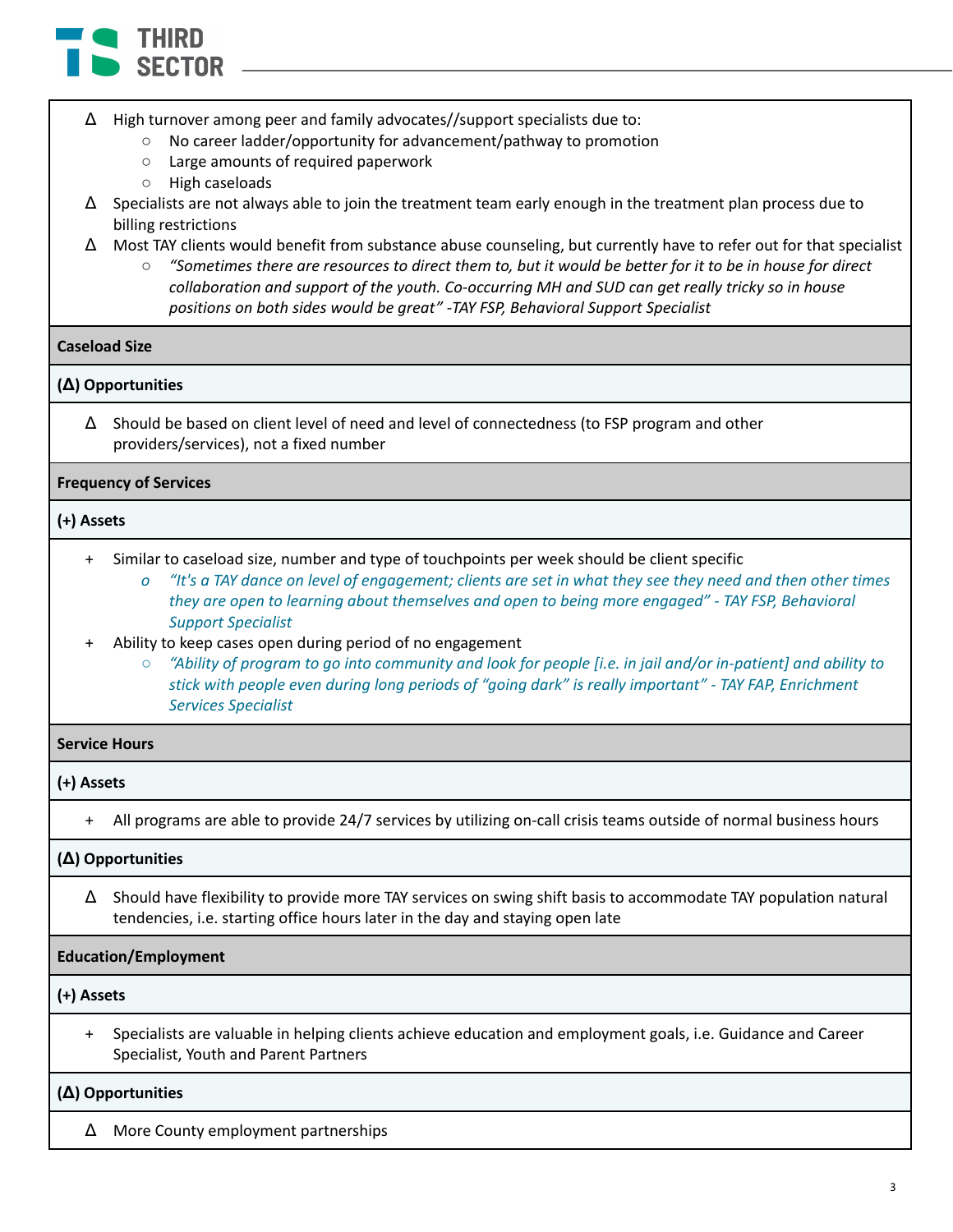

#### **Flex Funding**

### **(+) Assets**

+ Being able to spend it on food and other engagement incentives helps built rapport early on

### **(Δ) Opportunities**

- $\Delta$  Not exactly sure what to do with the money or how much they have available
- $\Delta$  Provide suggestions on how providers should spend the money and more oversight on availability of funds so providers feel encouraged and supported to spend it down

### **Graduation Guidelines Detail**

### **(+) Assets**

- + Providers are talking to clients about graduation from day 1
- + Graduation works best when it is a slow and collaborative process between treatment team and client, not rushed by the County
- + Transition-facilitated CFT team meeting works great
- + Not having to use one standardized readiness assessment tool
	- o "A really interdisciplinary effort goes into assessing readiness the whole team. It's more nuanced and *sensitive than a simple readiness assessment. You see things brought up like a client's natural supports,* more subtle aspects of their family life - and those are really important to clients and that can have a deep *impact." TAY FSP, Enrichment Services Specialist*

- Δ Hard to communicate and work towards graduation in a remote setting during COVID
- $\Delta$  Not able to graduate out of county foster youth because there were no other services to refer them to
- Δ Aging out or services being discontinued because child welfare case closes often feels abrupt and without much County follow-up
- $\Delta$  There is not much interaction happening post-graduation, but providers feel as if this would be helpful to the clients (i.e. 30 day phone call, etc.)
- Δ It would be helpful if the County facilitated communication/partnerships with out of county programs and providers, because a lot of transitions are because clients move out of county and it can be challenging to coordinate their ongoing care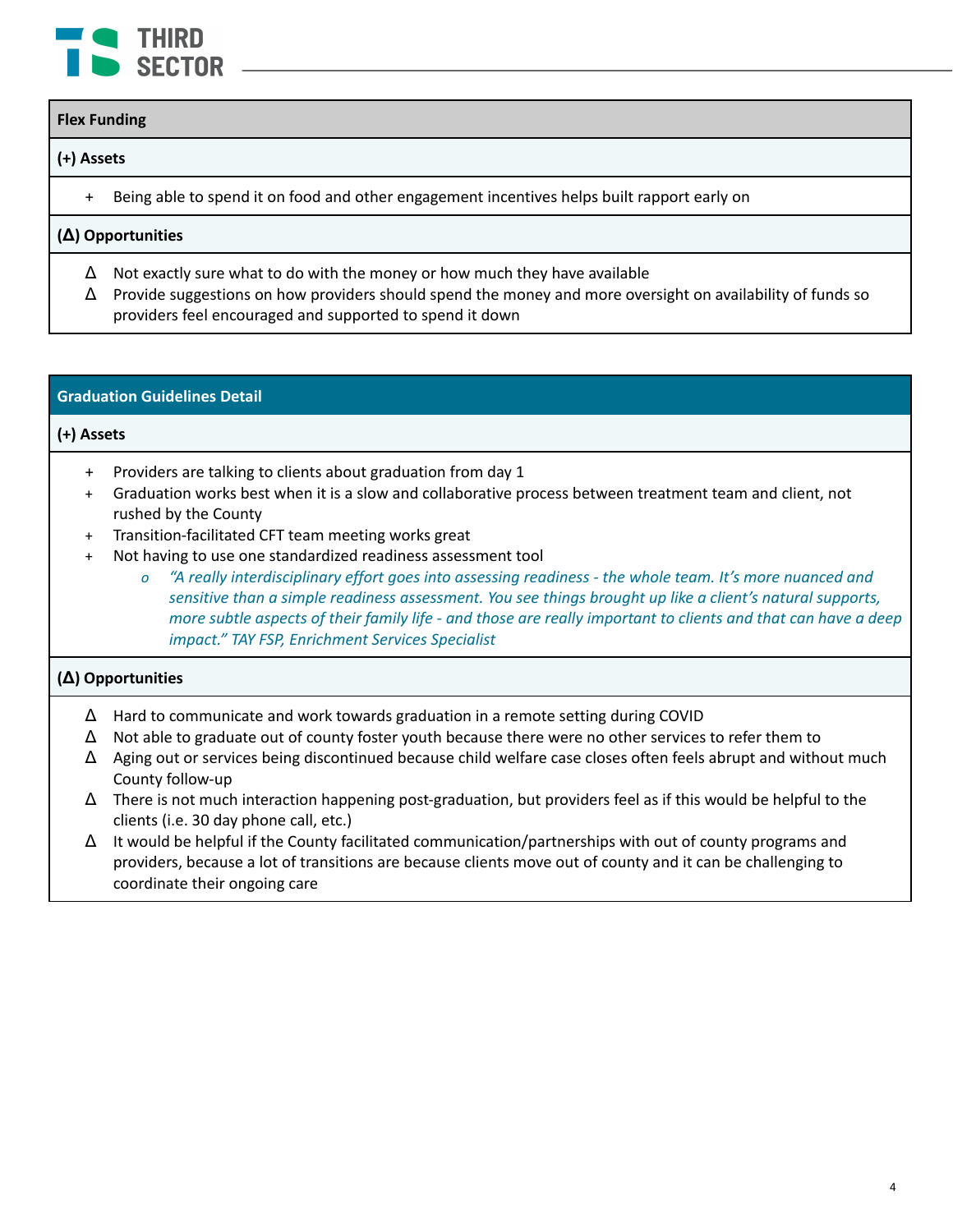

# **San Mateo County BHRS FSP Innovation Project Implementation Phase - April 2021**

# Adult FSP Provider Engagement Synthesis

# **Method**

- Third Sector conducted a two-hour hour virtual focus group with **8 staff** across BHRS's **3 Adult FSP programs**.
- Staff were asked questions to inform potential changes to **eligibility criteria**, **service guidelines** (including questions related to staffing specialization, caseload size, frequency of services, service hours, housing/jail coordination, and flex funding), **and graduation guidelines** (including questions related to recovery-oriented services, assessing readiness, preparing for transition, and post-graduation support). For each topic, providers shared information about their program priorities and offered suggestions for BHRS to support their work.

## **Takeaways & Key Recommendations**

Based on provider feedback, BHRS may be able to support providers in the following ways:

Eligibility criteria:

- *● The BHRS/Core Service Agency referral system* is not set-up for eligible adults to self-refer or reconnect directly to services after a period of disengagement. Providers recommended there be a better authorization process for individuals identified as eligible outside of the County process.
- *● Because authorization decisions happen at the County level* individuals who providers see as eligible are sometimes denied FSP services without citing a reason. This leads to confusion around eligibility criteria.
- *Providers are unable to adequately service older/elderly with physical health issues* and would like resources for/access to more suitable healthcare options
- *Eligible individuals and the community at-large* have limited knowledge about mental health services in general, the FSP program, and/or how to access FSP services

Service guidelines:

- *Providers are not currently contracted to provide therapy*, which makes it almost impossible to provide the treatment that each client needs. There are not enough therapists in the county to refer out to so clients are currently going without therapy services.
- *● Peer advocates are invaluable* and could use more of them
- *● In-house substance abuse counselors* would be a helpful specialist to add to treatment teams
- *There is a discrepancy between providers* as to what the expectation is for number of contacts per week from 1x/week up to 3-7X/week
- *After hours and crisis care is not always being provided by in-house*, FSP-specific treatment team members
- *Housing subsidies/vouchers being tied to FSP involvement* are forcing clients to stay in FSP even after they are ready to step-down
- *Better coordination with other providers* would give clients more seamless continuity of care when moving between jail, hospitalizations, residential treatment, and FSP
- *● More flex funding guidance and support* would help providers strategically utilize all available flex funds

Graduation guidelines:

- *● Staff look at several indicators of graduation readiness,* such as meeting treatment goals, housing stability, etc. Try to start conversation as early as possible but it differs by client.
- *County-facilitated communication/partnerships with out-of-county programs and providers* would help providers transition care when clients move out of county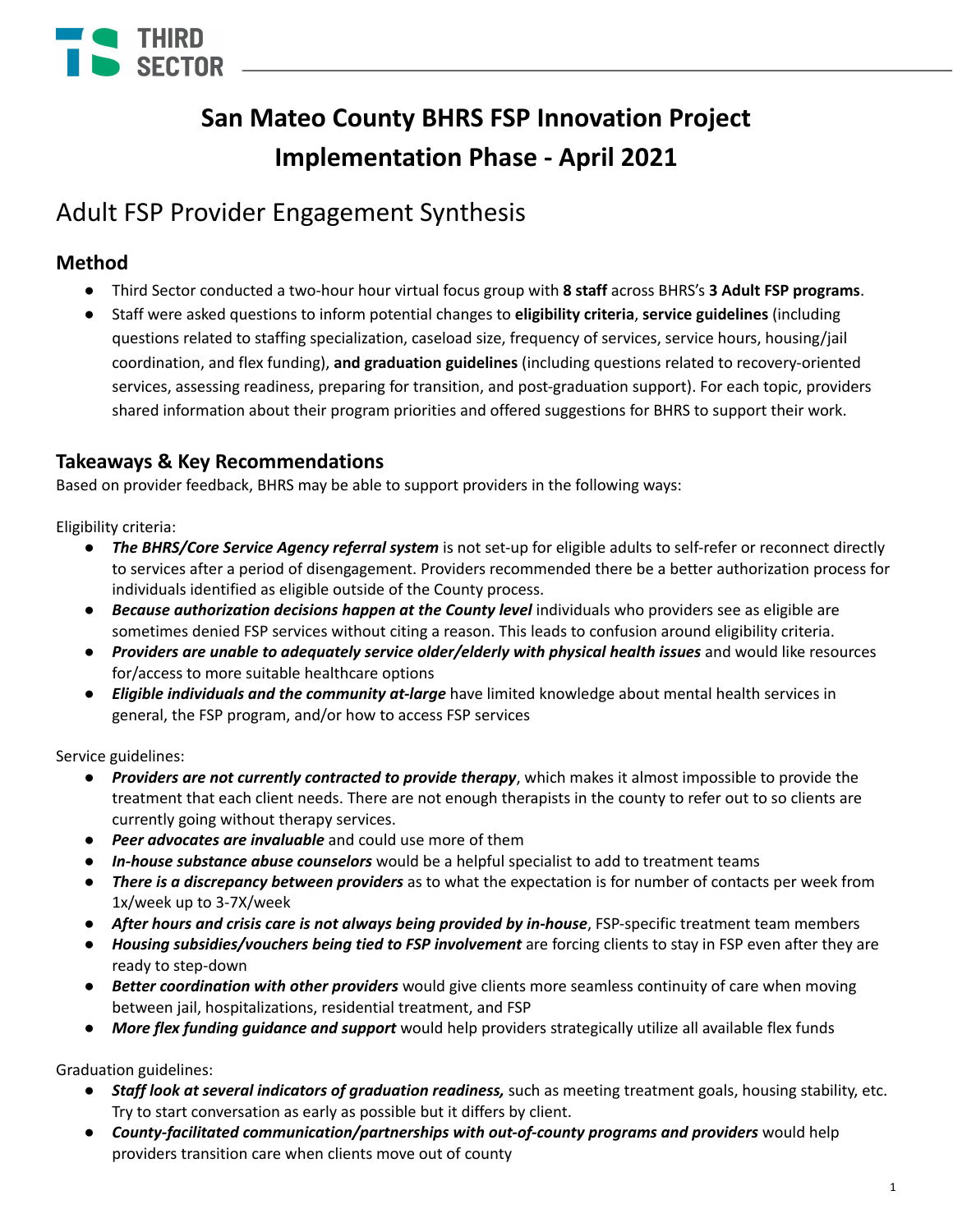

## **Detail**

| <b>Eligibility Criteria Detail</b> |                                                                                                                                                                                                                                                                                                                                                                                                                                                                                                                    |
|------------------------------------|--------------------------------------------------------------------------------------------------------------------------------------------------------------------------------------------------------------------------------------------------------------------------------------------------------------------------------------------------------------------------------------------------------------------------------------------------------------------------------------------------------------------|
| (+) Assets                         |                                                                                                                                                                                                                                                                                                                                                                                                                                                                                                                    |
| $+$                                | Are able to see clients of any age 18+ and criteria on paper seems to be working                                                                                                                                                                                                                                                                                                                                                                                                                                   |
| $(\Delta)$ Opportunities           |                                                                                                                                                                                                                                                                                                                                                                                                                                                                                                                    |
| Δ                                  | Criteria is sometimes at odds with what they are contracted to provide<br>"Have to find higher-functioning person to be able to fully take advantage of the program -- but that is not the only<br>$\circ$<br>group that should be able to take advantage of the program" -FSP Director                                                                                                                                                                                                                            |
| Δ                                  | Older adult/elderly community is more challenging because they have mental and physical health needs that are<br>hard to address under current service model                                                                                                                                                                                                                                                                                                                                                       |
| Δ                                  | Some clients who are eligible still get lost in the intake process or do not get approved for services for some<br>reason                                                                                                                                                                                                                                                                                                                                                                                          |
| Δ                                  | Clients having to go through BHRS referral process, Core Service Agencies, or service connect is an access barrier<br>for initial service authorization and for clients trying to reconnect to services<br>"We'll have former clients who are disenrolled because they are in jail or a locked facility for a long time. Sometimes<br>$\circ$<br>they'll ask if we can just take them back on, but they have to go through a whole reauthorization process and we<br>can't just re-enroll them" - FSP Case Manager |
| Δ                                  | Everyday individuals do not know what the County has to offer or that the services exist; need more education to<br>general population / community at-large so people know FSP is even a thing                                                                                                                                                                                                                                                                                                                     |

### **Service Guidelines Detail**

### **Specialization**

### **(+) Assets**

- + Peer advocates prior to COVID were essential, but their job scopes have been limited due to COVID quarantine policies
- + Jobs Plus Program for employment and education
- **Housing Resource Manager**

- $\Delta$  For new clients it would be good if they were introduced to case management earlier in their journey so they are receiving support while getting matched to the right level of service
- Δ Providers are not currently contracted to provide therapy, only for case management, which makes it almost impossible to provide the treatment that each client needs.
	- Sometimes due to high staff turnover and clinicians getting promoted into manager positions
	- Some providers use interns who need academic/licensing hours in order to provide clients with therapy
	- Shortage of therapists at a County level, so hard to refer clients out for therapy services
	- FSP licensed Clinical Case Managers are able to provide some therapy in-house, but it is hard to hire for and fill those positions
	- "At county level, shortage of therapists and they are not accepting people with suicide attempt or previous psychiatric hospitilizatons. So clients are not being accepted to therapy programs, and there's a limit of therapy programs and a waitlist to begin with. The private provider network isn't accepting clients with SMI and/or suicide attempt in the last year. They say that they cannot provide services to meet those needs." -FSP Case Manager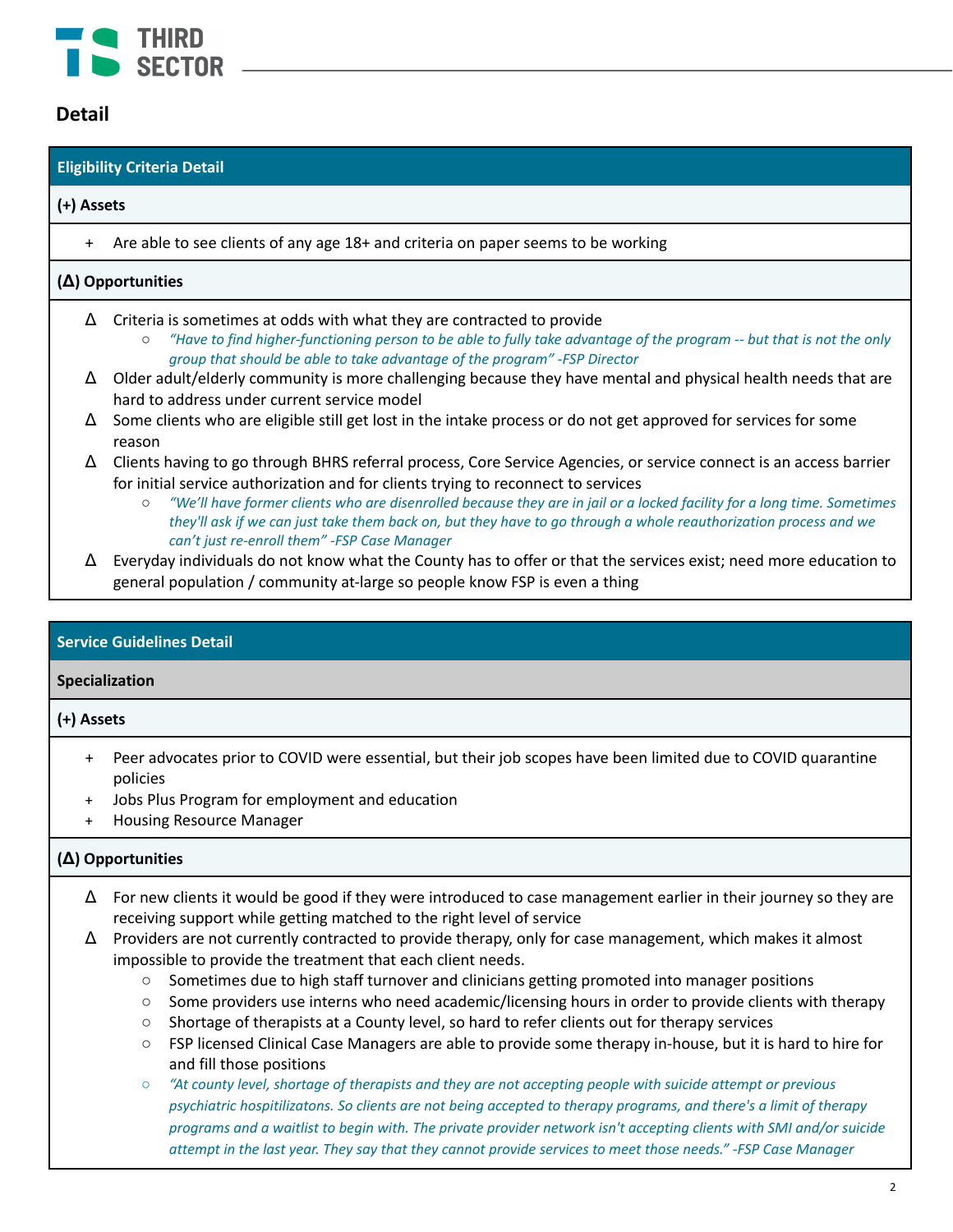

 $\Delta$  Peer advocates job scopes have been limited during COVID as they are now allowed to come into the office

### Δ More peer advocates

- o "More peer groups would be beneficial and client advisory board that meets more regularly or one that is *county-wide and not just organization specific" - FSP Case Manager*
- $\Delta$  Reliance on Case Manager to know what specialists and resources are out there and they need more education on the specific services available to them and their clients
- Δ Do not have substance use counselors but would be very beneficial
- $\Delta$  Have access to prescribers but if the client isn't enrolled in Medi-Cal it's hard to fill meds
	- *○ "Sometimes we loan clients the funds but that can be expensive/ not possible." -FSP Case manager*

### **Caseload Size**

### **(Δ) Opportunities**

- Δ Maximum caseload size differs by provider, somewhere between 10 to 15. Providers feel 10 is more manageable than 15, which feels very heavy to those with that caseload.
	- "10 is max with still being able to help each client; 8-10 is good load but really depends on the client because 1 client *can feel like 3; not just based on numbers" - FSP Case Manager*
	- $\circ$  "12 feels good enough but comes down to frequency of services and that depends on crises; 12 gives that wiggle *room to flex if needed" -FSP Case Manager*

### **Frequency of Services**

### **(+) Assets**

+ Having flexibility in what is contracted/expected is key so that care can be adapted and individualized to each client needs

- $\Delta$  There is a discrepancy between providers as to what the expectation is for number of contacts per week; answers included 1x, 3x, and 3-7x/week
	- *○ "Was told 3 touches per week (either in-person or by phone)" -FSP Case Manager at organization A*
	- $\circ$  "1x/week, can go up to 4X/week if the client is in crisis but it's based on the needs of the client at the time." -FSP *Case Manager at organization B*
	- "Contracted to do 3-7 touches per week per client (could be a combo of anyone from the care team) but it seems *overwhelming for some clients and challenging for team members. Some clients do not want this level of engagement so mandate is a challenge." -FSP Director at Organization C*
- $\Delta$  It is challenging, due to staff capacity and sometimes client engagement, to get more than one contact per week
	- "Challenge is mostly on staff capacity; sometimes it's getting in touch with clients and them picking up the phone but *mostly it's my time." - FSP Case Manager*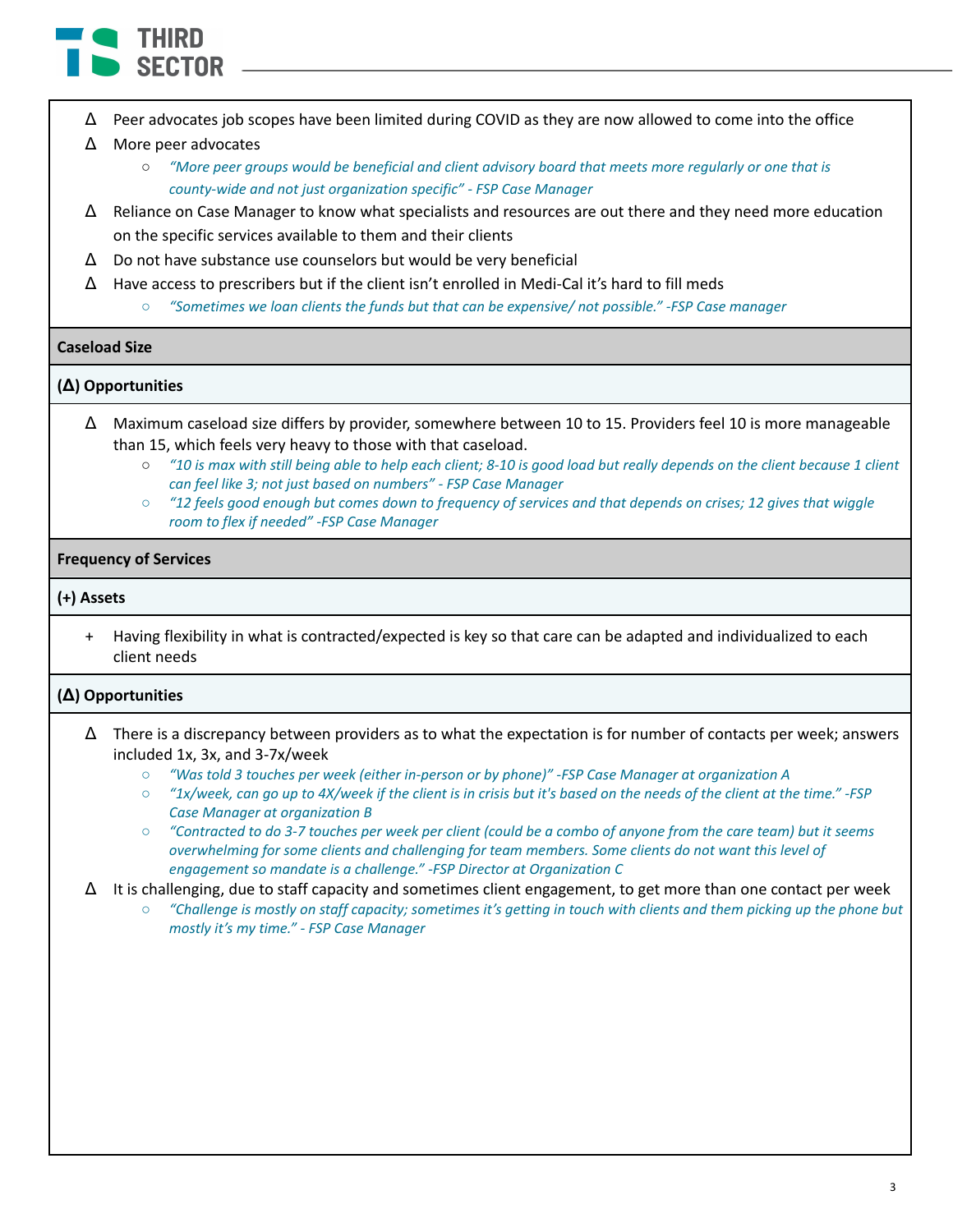

### **Service Hours**

### **(+) Assets**

+ Providers all providing treatment during normal business hours with clients being able to access care outside of those hours through call-in center, mobile support, or in-house crisis response team

### **(Δ) Opportunities**

- $\Delta$  Not all 24/7 care right now is being provided by in-house, FSP-specific treatment team members
- Δ Might be worth looking at exempt / non-exempt status of FSP staff as one way to expand the flexibility in what hours staff are able to provide care to clients
	- *○ "Would be more advantageous to clients, but clinicians may not like losing overtime" -FSP Case Manager*

### **Housing & Jail Coordination**

### **(+) Assets**

Housing is most important thing because not having stable housing leads to other issues and problems

- $\Delta$  Clients have exhausted all housing options by the time they start FSP and the County is not client friendly when it comes to housing
	- "Sometimes they are not even set up on the right benefits to be able to access housing services; especially for AB109 *clients coming out of jail." -FSP Case Manager*
- $\Delta$  Housing is most important goal for most clients, but over 50% of clients are unhappy with their housing situation
- $\Delta$  Case Managers need more County-wide education and resources about available housing options
- $\Delta$  Clients are often "stuck" in FSP even though they are ready to be stepped-down because their housing subsidy/voucher is tied to their FSP involvement
	- "If he leaves FSP he loses housing subsidy, but being in FSP and having to meet 2x/week is holding him back. And he *is taking someones spot who could really use the FSP level of care." - FSP Case Manager*
- $\Delta$  Challenging to get housing for people with criminal legal histories, but often clients only want to engage with a provider if it comes with housing benefits
	- "Clients only want to engage if the provider has housing. They won't work with you if you don't have housing to offer *them." -FSP Case Manager*
	- "The first thing clients ask is can you get me housing? Coming out of the hospitals, rehab, etc. Had a few successful stories of getting a housing voucher for mental health specifically. Even for the vouchers, it's a challenge to find housing where the landlord will rent the unit to someone who has a voucher and SMI." -FSP Case Manager
- $\Delta$  Case Managers need more support going through the housing application process, especially for individuals coming out of jail, as it's a lot of paperwork and bureaucratic barriers
- $\Delta$  Clients are coming out of jail without benefits and without having had any mental health treatment while incarcerated; some clients and FSP Case Managers are being told that they have to be out of jail for three months and in good standing with the program to even apply for benefits
	- $\circ$  "Coming from jal with no benefits is a big issue. Was able to use AB109 to gain housing with some members but that funding is only temporary and there is a max on the number of AB109 clients and max AB109 dollars our program can accept. Even in those cases, it is still a month long process to apply and get someone into housing. There is also apparently a MediCal change that has resulted in clients being released from jail with no medication. They used to *get 2 weeks worth of medication upon release. This is a big issue." -FSP Case Manager*
- $\Delta$  There is a disconnect when clients are moving between programs, i.e. coming out of hospitals or in/out of residential.
	- $\circ$  "It gets complicated on who is allowed to write what medication for who. We need more coordination so there is a *more seamless provision of medication for clients." -FSP Case Manager*